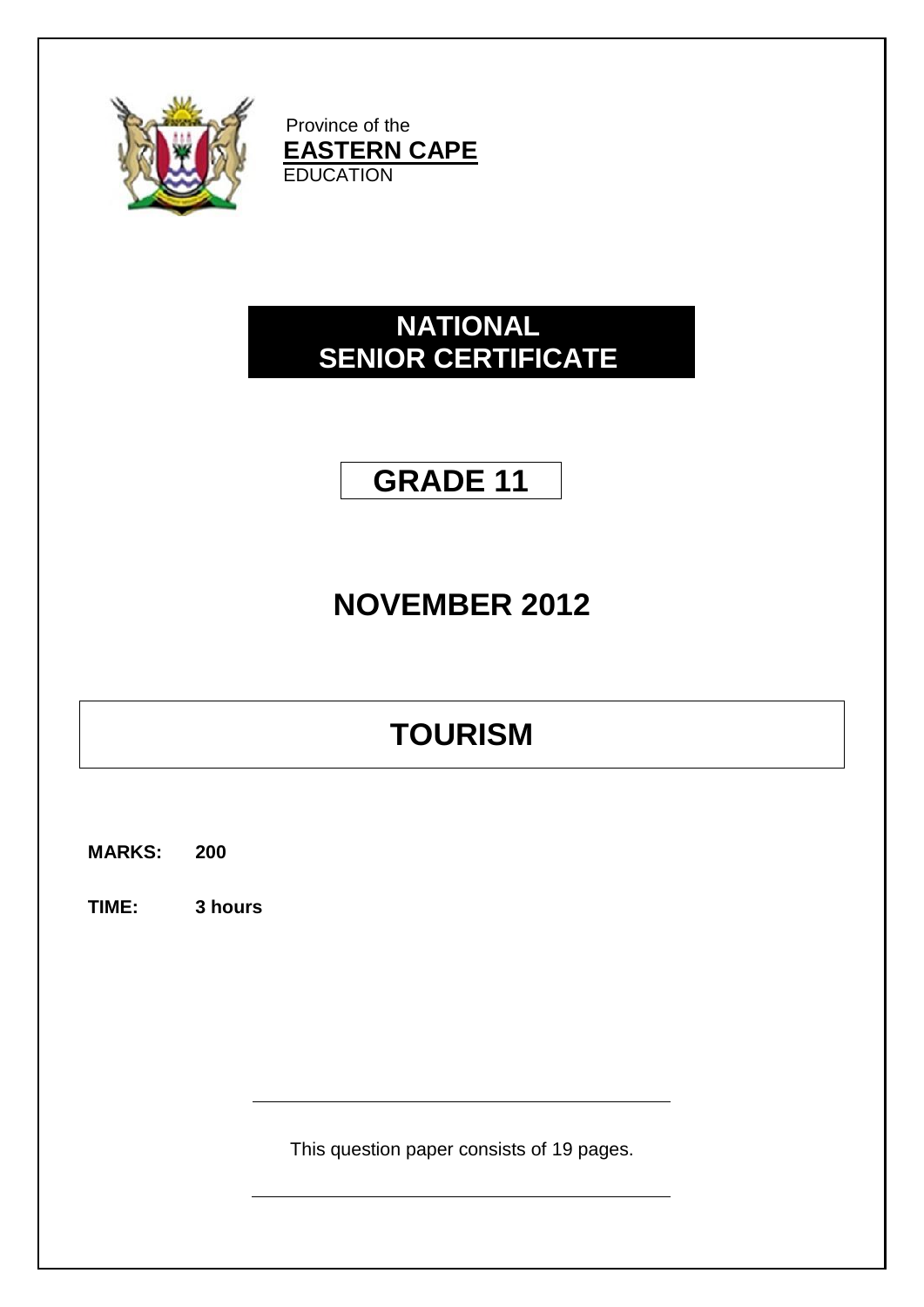### **INSTRUCTIONS AND INFORMATION**

Read the instructions carefully before answering the questions.

- 1. This question paper consists of FIVE sections.
- 2. ALL questions in SECTION A, B, C, D and E are COMPULSORY.
- 3. Start EACH QUESTION on a NEW page.
- 4. The following table is a guide to help you allocate your time according to each section.

| <b>SECTION A</b> | <b>SHORT QUESTIONS</b>                                                      | 40 marks | 20 minutes |
|------------------|-----------------------------------------------------------------------------|----------|------------|
| <b>SECTION B</b> | <b>TOURISM AS AN</b><br><b>INTERRELATED SYSTEM</b>                          | 40 marks | 40 minutes |
| <b>SECTION C</b> | <b>SUSTAINABLE AND</b><br><b>RESPONSIBLE TOURISM</b>                        | 40 marks | 40 minutes |
| <b>SECTION D</b> | <b>TOURISM GEOGRAPHY,</b><br><b>ATTRACTIONS AND TRAVEL</b><br><b>TRENDS</b> | 50 marks | 50 minutes |
| <b>SECTION E</b> | <b>CUSTOMER CARE AND</b><br><b>COMMUNICATION</b>                            | 30 marks | 30 minutes |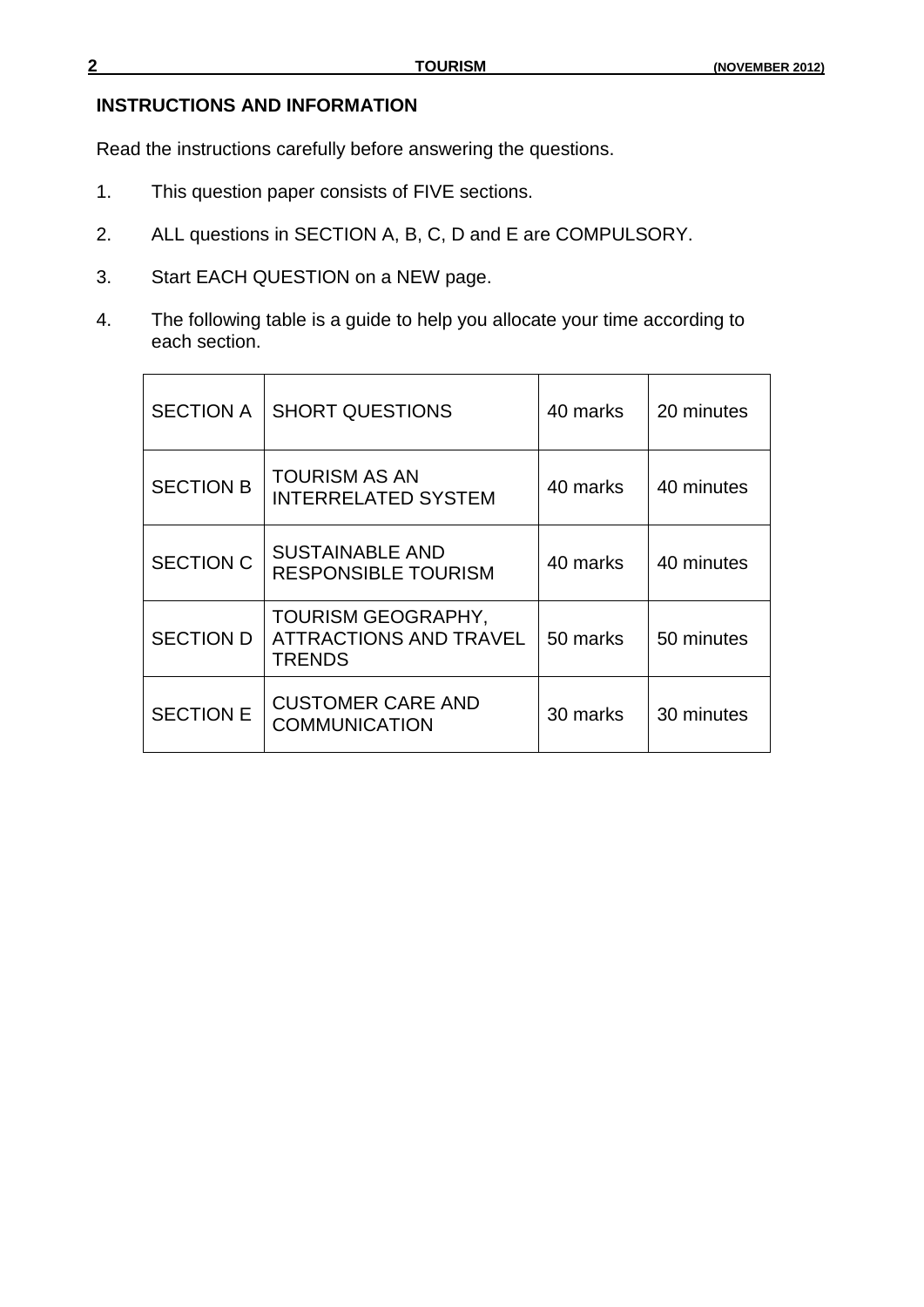### **SECTION A: SHORT QUESTIONS**

#### **QUESTION 1**

- 1.1 In each of the following questions four options are provided as possible answers. Choose the answer and write only the letter (A − D) next to the question number  $(1.1.1 - 1.1.20)$  in the ANSWER BOOK, e.g. 1.1.10 D.
	- 1.1.1 Its main focus is on environmental issues which include preventing the loss of species, protecting important eco-tourism, conservation of natural and promoting sustainably practices within business.
		- A WTTC
		- B WWF
		- C WHO
		- D CITES
	- 1.1.2 This/These is (are) payment method (s) used by tourists to pay for services and products sold by the tourism industry.
		- A Internet payments.
		- B Cellphone payments
		- C Credit cards
		- D All of the above
	- 1.1.3 A female tourist from Australia fell into this river after the failure of a bungee jump in Zimbabwe.
		- A Zambezi River.
		- B Sundays River.<br>C Great Fish Rive
		- **Great Fish River.**
		- D Orange River.
	- 1.1.4 … has, in 2011, been voted one of the top wonders of the world.
		- A Robben Island
		- B Ushaka Marine
		- C Table Mountain
		- D Garden Route
	- 1.1.5 The national soccer team that represented South Africa in the 2012 London Olympic Games.
		- A Bafana Bafana
		- B Banyana Banyana
		- C Amajita
		- D Proteas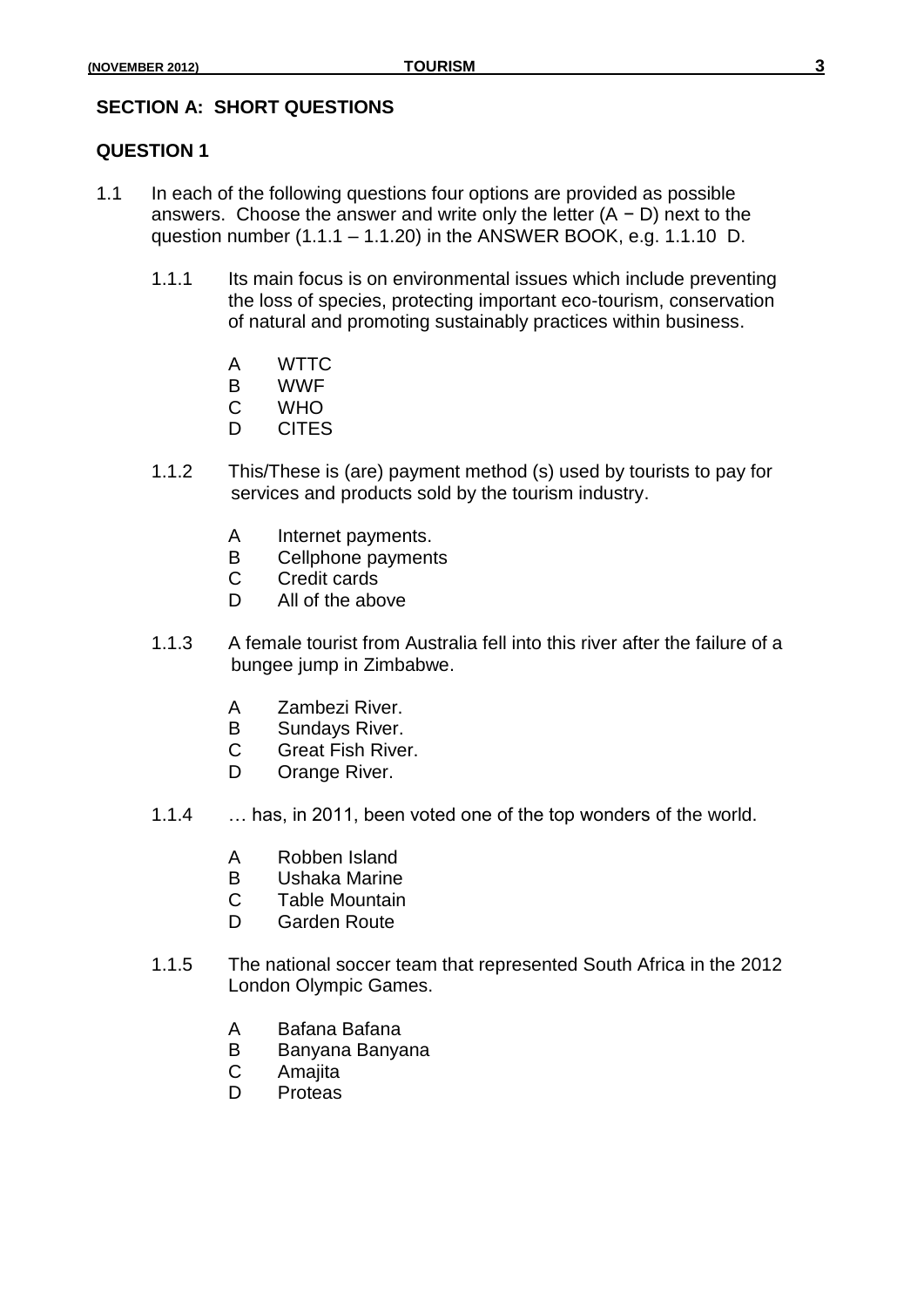- 1.1.6 This African country that won the African Cup of Nations in 2012.
	- A Ghana
	- B Ivory Coast
	- C Zambia<br>D Mali
	- Mali
- 1.1.7 The town in the Eastern Cape that has the world"s highest bungee jump.
	- A East London
	- B Tsitsikamma<br>C Port St. John
	- Port St. Johns
	- D Mbizana
- 1.1.8 The event held in Mangaung on the  $8<sup>th</sup>$  of January 2012 which attracted a great number of tourists for the region.
	- A MACUFE
	- B Lesedi Cultural Festival
	- C ANC Centenary Celebrations
	- D Umkhosi Womhlanga
- 1.1.9 Tourism services cannot be touched physically, seen or taken home. This means they are …
	- A tangible.
	- B unnoticeable.
	- C unimportant.
	- D intangible.
- 1.1.10 An element that makes a product or service different from another.
	- A Universal SB
	- B Special Interest Tourism (SIT)
	- C Internet Service Provider (ISP)
	- D Unique Selling Point (USP)
- 1.1.11 … occurs when a large number of tourists visit a certain area or attraction at the same time, often over a short period of time.
	- A Domestic Tourism
	- B Sex Tourism
	- C Eco-Tourism
	- D Mass Tourism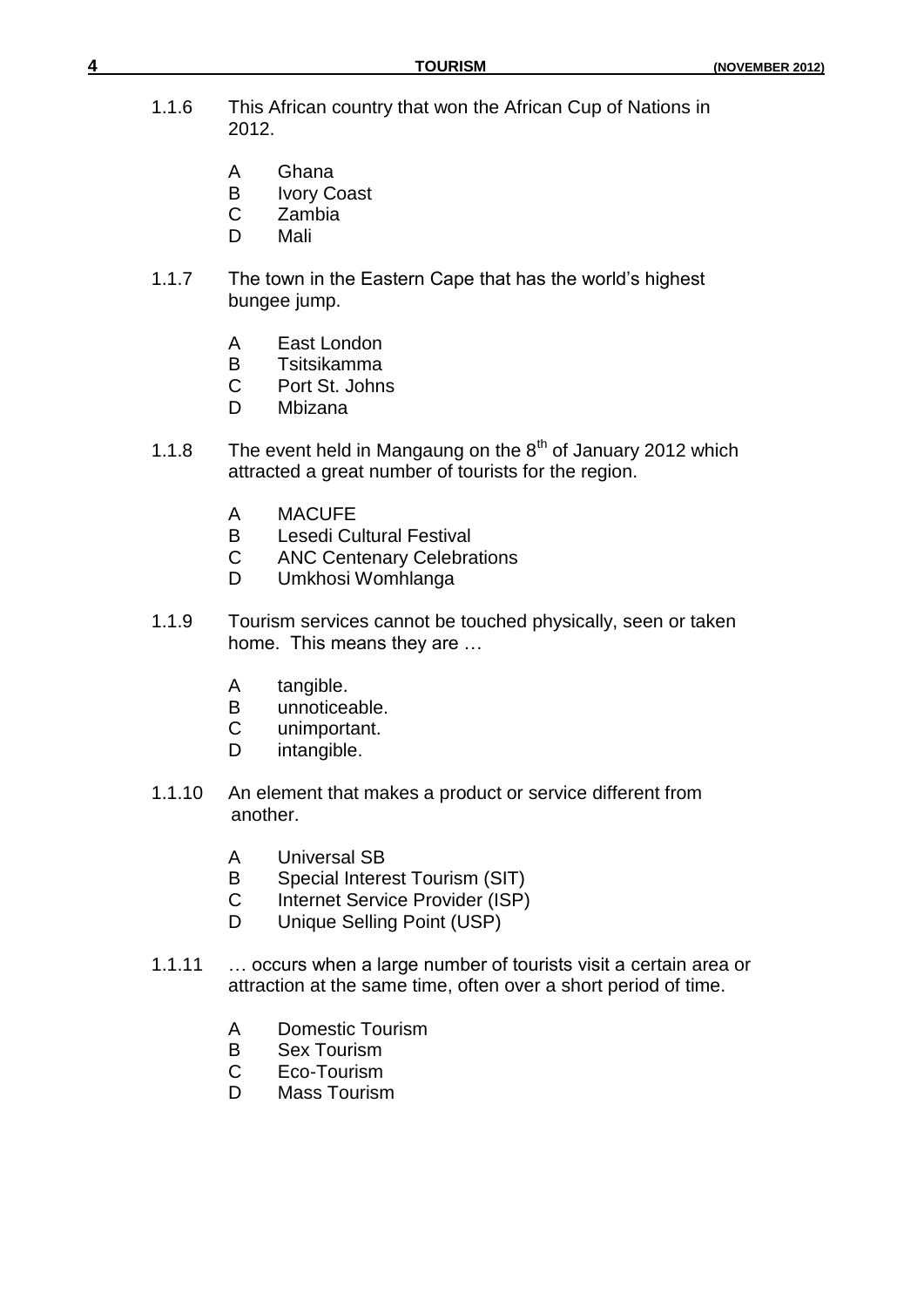- 1.1.12 This technology makes it possible for businesses to have face to face communication with other businesses, their employees and clients from all over the world.
	- A Video-conferencing
	- B Telephone<br>C Internet
	- **Internet**
	- D Teleconferencing
- 1.1.13 Provides the government and business with statistics on tourism and other sectors of the economy, for example, how many people visited our country, how long they stayed and where they come from.
	- A CATHSSETA
	- B RDMOs
	- C STATSSA
	- D UNWTO
- 1.1.14 The *Sho't left* campaign is a strategy that promotes:
	- A International tourism
	- B Domestic Tourism
	- C Both A and B
	- D None of the above
- 1.1.15 The following are disadvantages of tourism except …
	- A tourism leads to congestion and overcrowding.
	- B many tourists that can cause degradation and erosion.
	- C tourism that led to the over-commercialisation of cultures which is unhealthy.
	- D tourism which promotes the multiplier effect.
- 1.1.16 The name of this gateway airport was changed to OR Tambo International Airport.
	- A Cape Town International
	- B Johannesburg International
	- C Durban International
	- D Bloemfontein Airport
- 1.1.17 The marketing mix used in marketing a new tourism product in a region refers to …
	- A public relations, product, place and price.
	- B promotion, public relations, place and price.
	- C promotion, product, place and price.
	- D promotion, product, price and public relations.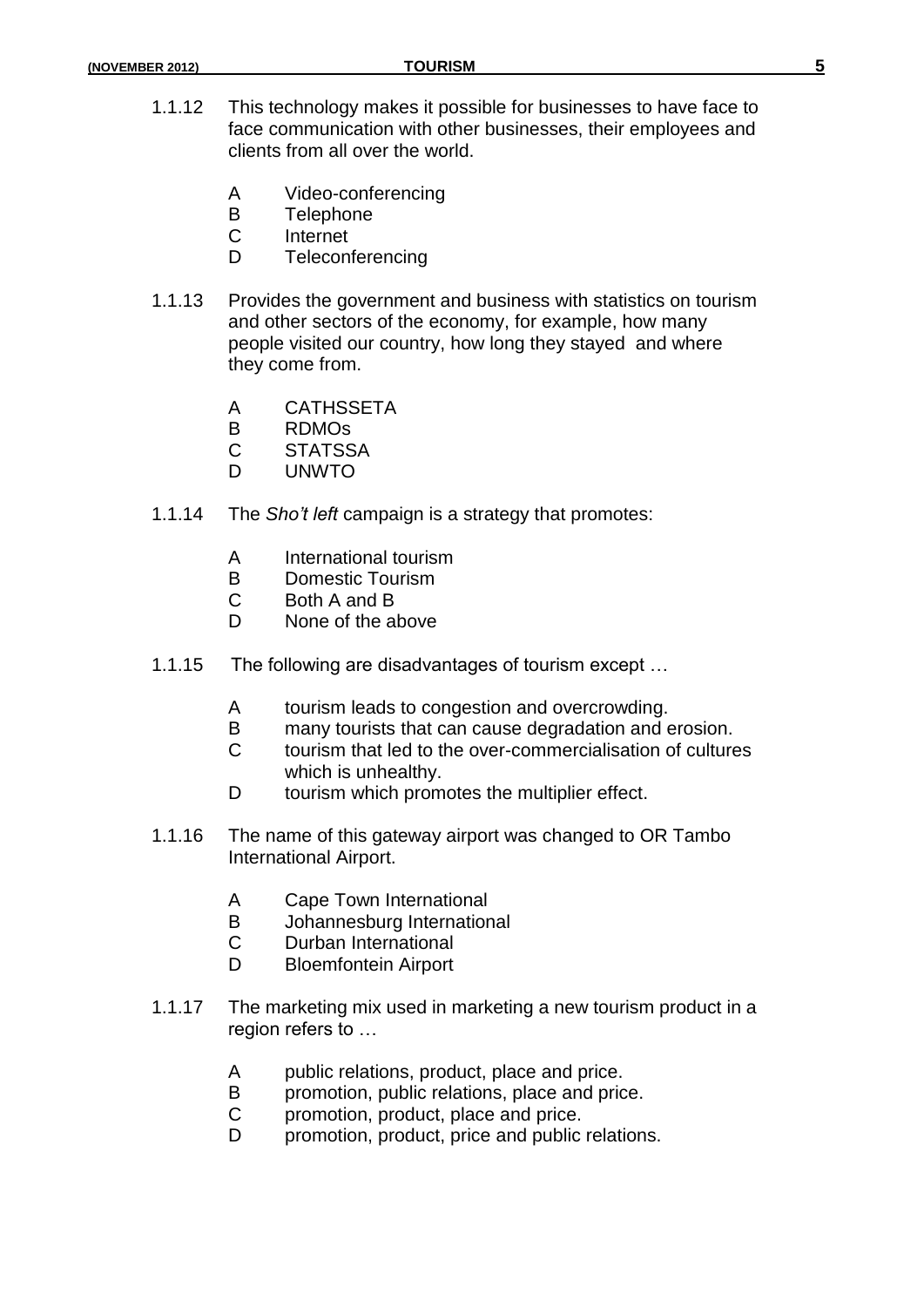- 1.1.18 A passenger who has disembarked at an intermediate point, usually to change airlines and who will be continuing on a connecting flight.
	- A Transit
	- B Embassy<br>C Visa
	- Visa
	- D Customs duty
- 1.1.19 A strong dislike or fear of people from other countries.
	- A Hatred
	- B Hate speech<br>C Xenophobia
	- Xenophobia
	- D Discrimination
- 1.1.20 A variety of plants and animals in a particular area.
	- A Biosphere
	- B Indigenous
	- C Red data
	- D Biodiversity (20 x 1) (20)

- 1.2 Select the correct option from the words given in brackets. Write only the correct word(s) next to the question number  $(1.2.1 - 1.2.5)$ .
	- 1.2.1 (The Namib Desert/Fish River Canyon) receives no rain but just enough moisture from sea fog to support some unusual plants and animals.
	- 1.2.2 (The Okavango Delta/Lake Victoria Delta) is the largest inland delta in the world with its unique area of lagoons, reed fringed waterways.
	- 1.2.3 (The Victoria falls/Hwunge National Park) is considered to be one of the world"s great natural wonders.
	- 1.2.4 (Lake Victoria/Lake Tanganyika) is the longest and second deepest lake in the world.
	- 1.2.5 At about 5 895 m above sea level, (Rwenzori/Kilimanjaro) is the highest mountain in Africa. (5 x 1) (5)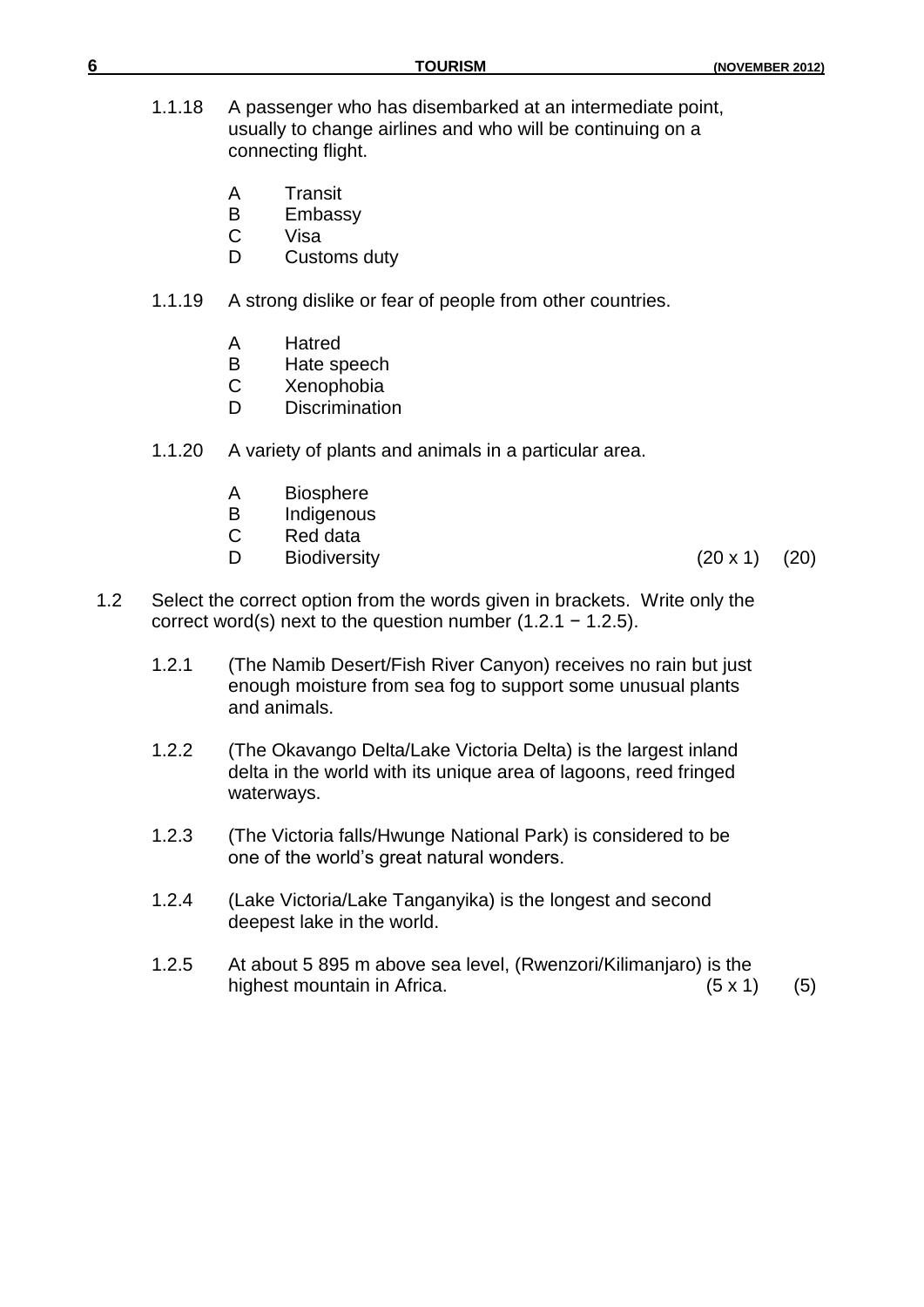1.3 Match the LOGO in COLUMN A with the roles of the organisations they (LOGOs) represent. Write only the letter representing the correct answer next to the corresponding number, for example 1.3.1 A.

| NO.   | <b>COLUMN A (LOGO)</b>                   | <b>LETTER</b> | <b>ROLE/FUNCTION</b>                                                                                                                                                                           |
|-------|------------------------------------------|---------------|------------------------------------------------------------------------------------------------------------------------------------------------------------------------------------------------|
| 1.3.1 |                                          | A             | A non-profit association<br>that has represented the<br>interests of the South<br>African travel agents                                                                                        |
| 1.3.2 | ASATA<br>ASSOCIATION OF SA TRAVEL AGENTS | B             | A non-profit organisation<br>that promotes sustainable<br>tourism development. It<br>encourages and<br>publicises fair and<br>responsible business<br>practice by SA tourism<br>establishments |
| 1.3.3 |                                          | $\mathsf C$   | Non-profit member driven<br>association that promotes<br>SMME growth. It is<br>dedicated to provide<br>more information to<br>entrepreneurs wishing to<br>start up in the tourism<br>industry  |
| 1.3.4 | DEIN                                     | D             | Responsible for<br>independent grading of<br>tourism establishments                                                                                                                            |
| 1.3.5 | 1995 300 BL 63 B 10 F (1995) 8           | E             | Official umbrella<br>organisation and the<br>voice of the business<br>sector involved in the<br>tourism industry                                                                               |
|       |                                          | F             | <b>Trade Association</b><br>representing Southern<br>Africa's combined vehicle<br>rental, leasing and fleet<br>management                                                                      |

 $(5 x 1)$  (5)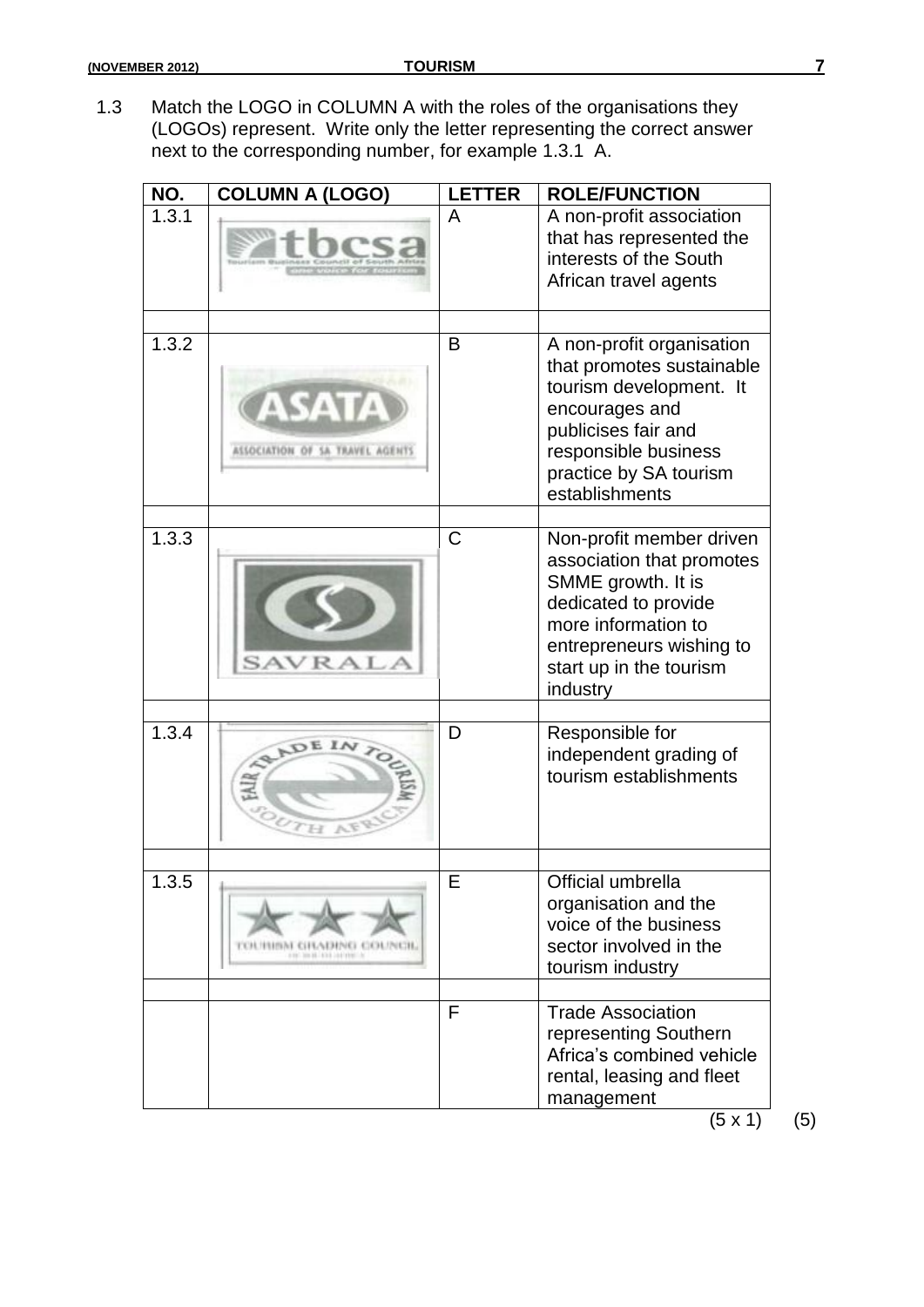1.4 Choose a term from the list below that is best described by the statements  $(1.4.1 - 1.4.5)$  provided.

**Boycott, Timeshare, Employment Equity, Shift work, SETA, Multiplier Effect, Regulatory Body and Repeat Business.**

- 1.4.1 An increase in tourist numbers can also lead to growth in the economy outside the tourist industry
- 1.4.2 Sector Education and Training Authority
- 1.4.3 An employment practice designed to make use of the 24 hours of the day
- 1.4.4 Organisation that makes rules to ensure that standards are met in the industry
- 1.4.5 A policy or a programme providing advantages of a group of people, who have previously been discriminated against, with the aim of creating a more fair society

 $(5 \times 1)$  (5)

1.5 Study the forms of body language from the list below and classify each of them as either 'open' or 'closed'.

Tabulate your answer as follows:

### **Eye contact; head down; facial expressions; gestures; arms folded**

| Open | <b>Closed</b> |
|------|---------------|
|      |               |
|      |               |
|      |               |

 $(5 \times 1)$  (5)

## **TOTAL SECTION A: 40**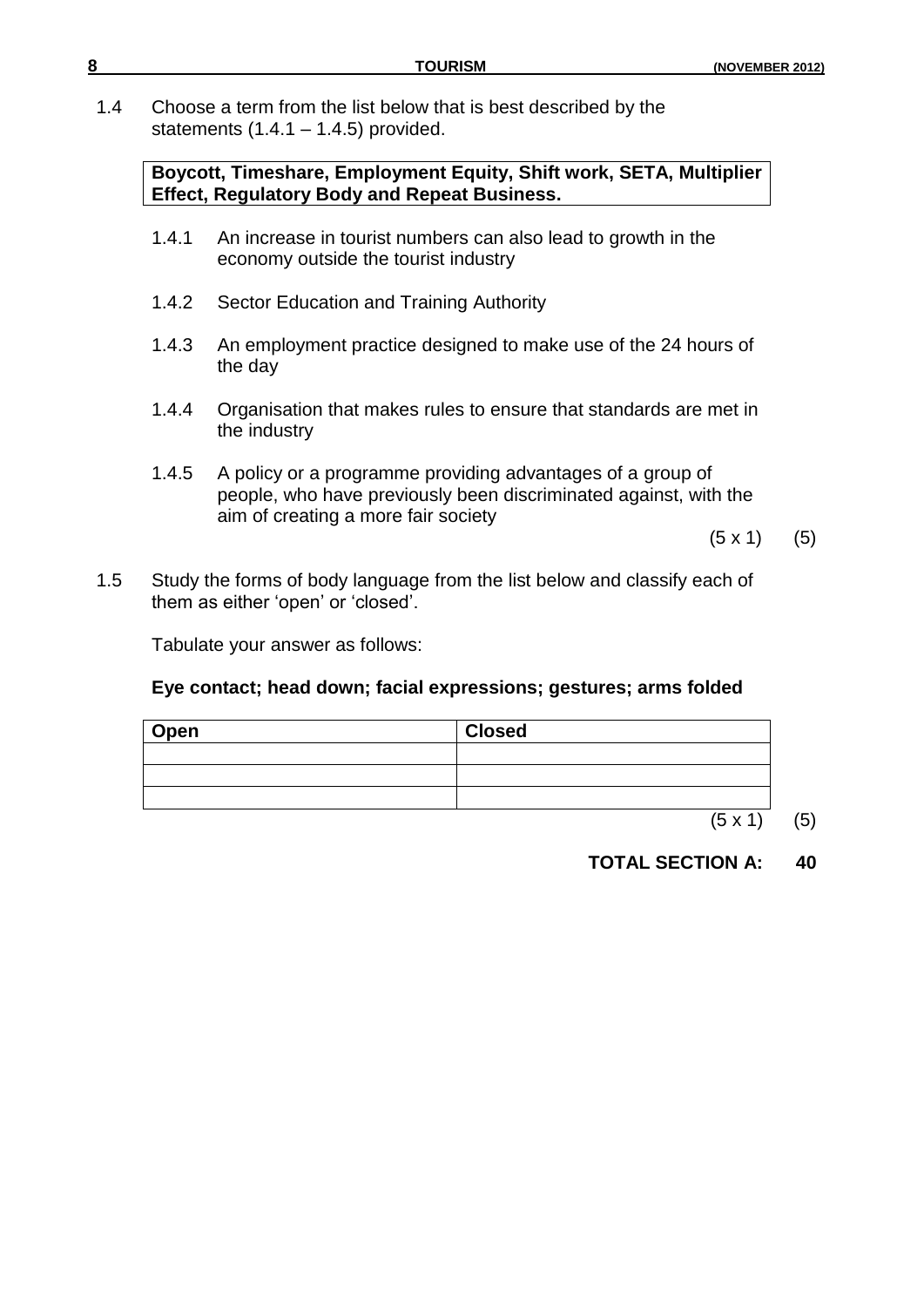## **SECTION B: TOURISM AS AN INTERRELATED SYSTEM**

### **QUESTION 2**

**Tourism KwaZulu-Natal Service Excellence Awards**



Zulu Kingdom. Exceptional

Tourism is a complex service sector because it tries to fulfil people"s dreams. It is a composite of accommodation, attractions, transportation, travel organisations and destination organisations. Not many service providers realise that satisfied consumers become ambassadors for the destination and recommend it to friends and family, and often repeat their visits. The tourism sector is cited as a major economic force and creator of jobs. However, if KwaZulu-Natal is to take the lead, quality, hospitality entrepreneurship and excellence must be encouraged and rewarded. For this reason, in 2002, Tourism KwaZulu-Natal initiated an incentive awards programme as an element in its efforts to improve the overall service delivery of tourism service providers in the province. This project culminated in the inaugural Zulu Kingdom Service Excellence Awards ceremony which was held in Durban in March 2003.

Tourism KwaZulu-Natal"s annual Service Excellence Awards have become a premier event on the provincial tourism calendar. In 2009, TKZN continued to partner with key stakeholders in the sector including the Tourism Grading Council of South Africa, FEDHASA, Chaine Des Rotisseur, SATSA and SAACI. Entries were received from both established and emerging businesses. A panel of judges representing different sectors – including the Tourism Grading Council of SA, SATSA and FEDHASA adjudicated the entries, which were substantially higher, (85 in 2008 and 92 in 2009) than in the previous years. The restaurant body, the Chaine Des Rotisseur, adjudicated the restaurant categories. For the first time the adjudication panel included a media representative, advocate Robin Sewlal, Associate Director: Journalism, Durban University of Technology (DUT).

[Adapted from*:www.zulukingdom.com*]

- 2.1 2.1.1 Quote a sentence (or part of a sentence) that suggests that satisfied customers provide word of mouth advertising to the business. (2)
	- 2.1.2 Suggest THREE advantages of service excellence which might have encouraged Tourism KwaZulu-Natal to initiate these awards.  $(3 \times 2)$  (6)
	- 2.1.3 Provide FOUR the possible negative consequences of poor service delivery that the province of KwaZulu-Natal is trying to avoid.  $(4 \times 2)$   $(8)$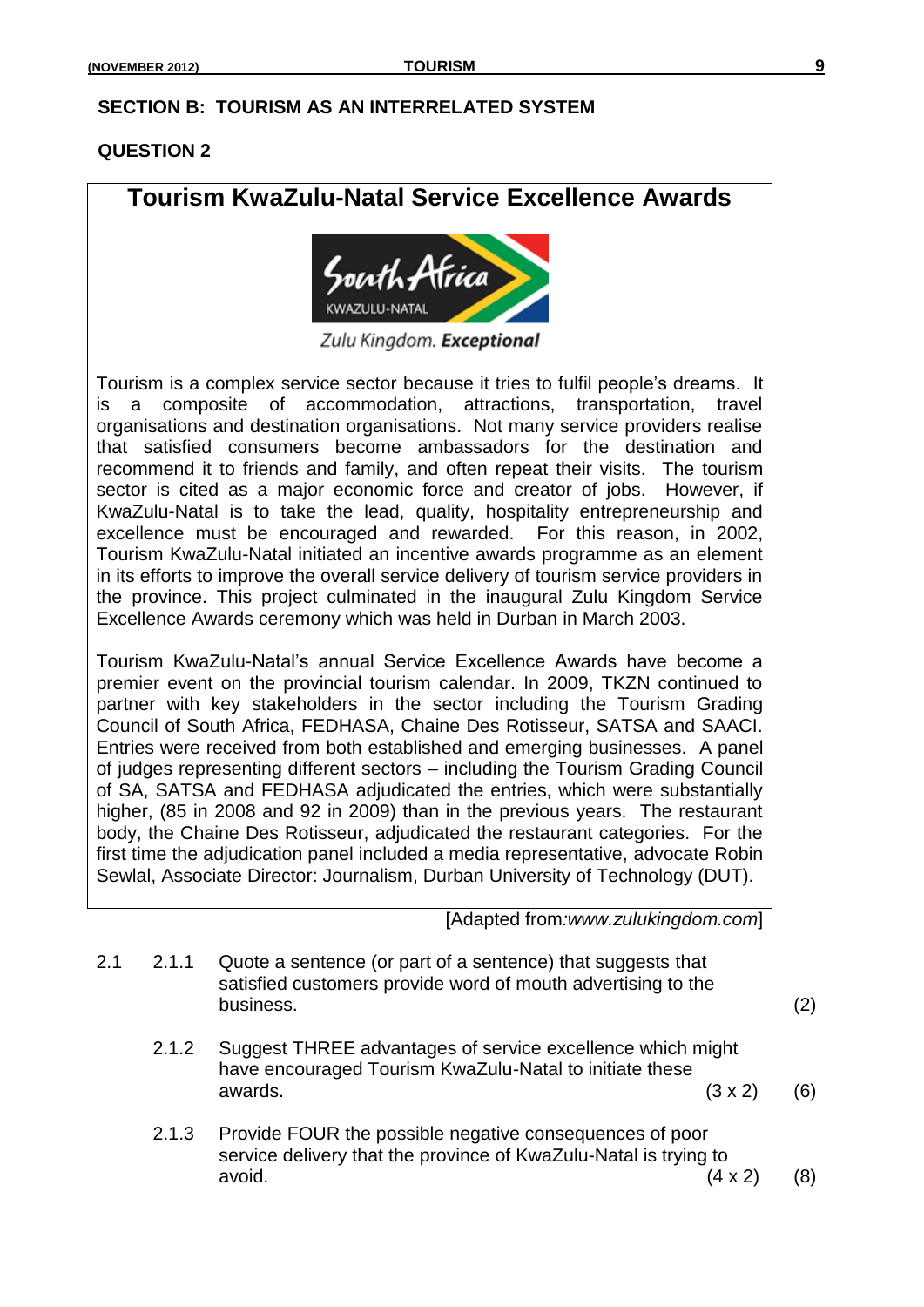| 10 |       | <b>TOURISM</b>                                                                     | (NOVEMBER 2012) |     |
|----|-------|------------------------------------------------------------------------------------|-----------------|-----|
|    | 2.1.4 | State the FOUR stakeholders that, in 2009, partnered with TKZN<br>in this project. |                 | (4) |
|    | 2.1.5 | Identify the slogan of this project.                                               |                 | (1) |
|    | 2.1.6 | Describe THREE aims or objectives of these awards.                                 | $(3 \times 2)$  | (6) |
|    | 2.1.7 | Write the following abbreviations/acronyms in full:                                |                 |     |
|    |       | <b>FEDHASA</b><br>(a)                                                              |                 |     |
|    |       | SAACI.<br>(b)                                                                      | $(2 \times 1)$  | 291 |

## **QUESTION 3**

3.1 Working in the tourism industry means that the employee should have certain personal qualities, core skills and vocational skills.

Outline the ideal personal qualities, core skills and vocational skills the following people should possess:

- 3.1.1 Tour guide
- 3.1.2 Travel consultant
- 3.1.3 Restaurant waiter

Tabulate your answers as follows:

| NO.   |                      | <b>EMPLOYEE   PERSONAL</b><br><b>QUALITIES</b> | <b>CORE</b><br><b>SKILLS</b> | <b>VOCATIONAL</b><br><b>SKILLS</b> |
|-------|----------------------|------------------------------------------------|------------------------------|------------------------------------|
| 3.1.1 | Tour guide           |                                                |                              |                                    |
| 3.1.2 | Travel<br>consultant |                                                |                              |                                    |
| 3.1.3 | Restaurant<br>waiter |                                                |                              |                                    |

 $(3 \times 3)$  (9)

3.2 Most tourism businesses use BROCHURES to market or advertise their businesses.

Describe a brochure. (2)

**[11]**

**TOTAL SECTION B: 40**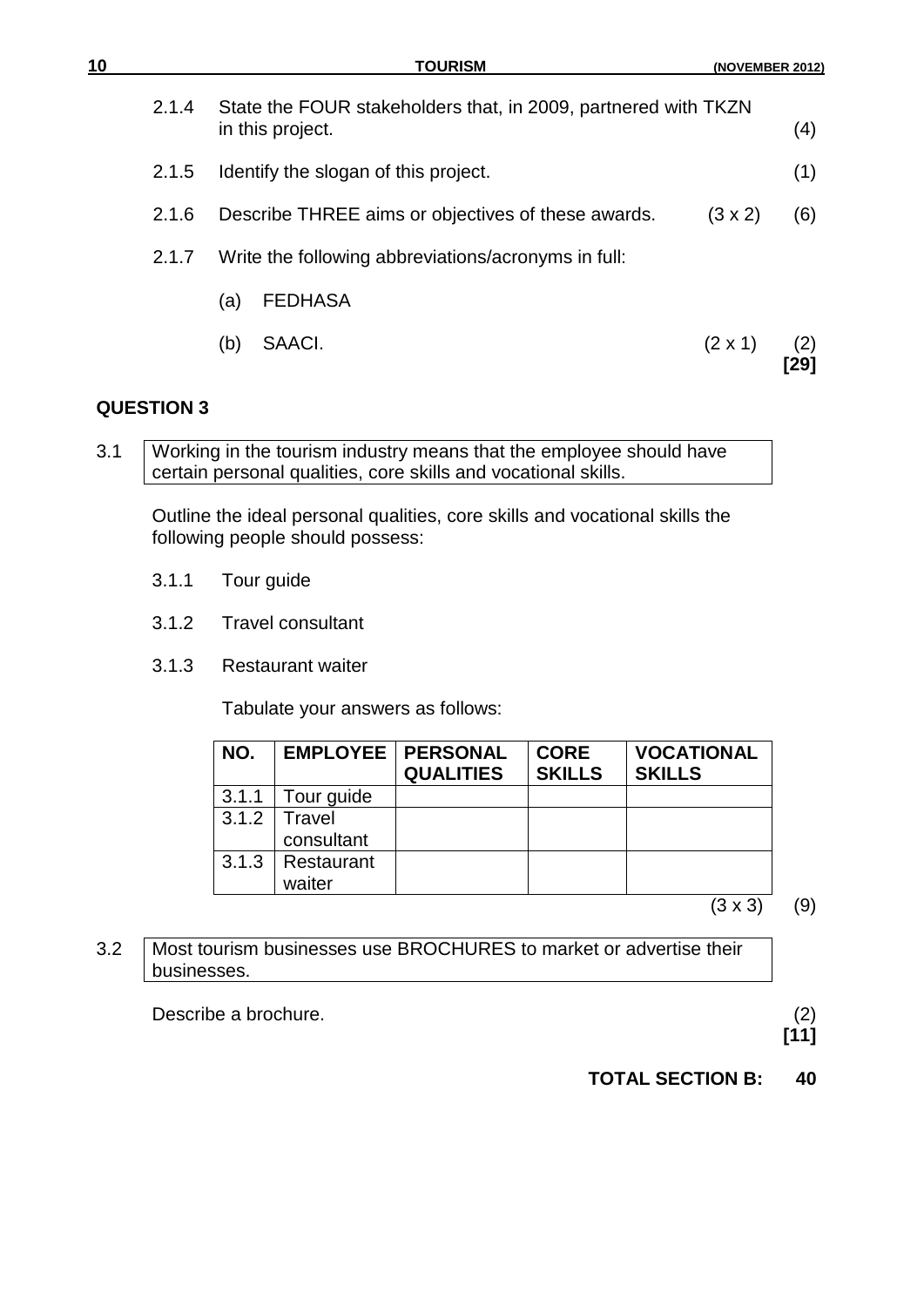## **SECTION C: SUSTAINABLE AND RESPONSIBLE TOURISM**

#### **QUESTION 4**

4.1 Read the extract below and answer the questions based on it.



The Transkei, home to the Xhosa people, is the only part of the country still governed by tribal authorities, and most of the region"s inhabitants maintain a traditional lifestyle. Many visitors have commented that this feels like the "Real Africa" as they imagined it would be – huts dot the hillsides, personal wealth is still measured primarily by the number of cows a man owns, and youngsters undergoing ritual initiation into manhood are often seen.

The Xhosa people live in their traditional way, with ancient tribal systems still intact. The Transkei is the only place in South Africa where a tribal system of authority is still in place. The people live in thatched mud-brick huts peppered across the hills, without running water or electricity, and subsist through growing mainly maize. Our cultural tours are the best way to really see how the Xhosa people live. A local guide takes you to his village in the hills, where you can experience the day-to-day living of his people. You visit a herb doctor, traditional healer (sangoma) and may get the chance to talk to an abaKwetha (young boys going through their coming of age ceremony). Enjoy a traditional lunch and some home brew in a local shebeen (unlicensed bar). The Xhosa people love to sing, and a wide range of acapella and gospel choirs give regular performances at Coffee Shack. Among the groups who sing are the Phandalwazi community choir, the Peace Brothers, Black Mambazo, the Amatombazana and the Bomvana Mamas.

We have been invited by our Headman, Jongikaya, to attend a traditional dinner, song and dance every Friday evening. This is a highlight of many peoples' stay here, as visitors are encouraged to join in the dancing. The meal is washed down with umqomboti (traditional African beer). Coffee Shack is very active in the local community. Our former proprietor, the late Deryck Lang, has been responsible for the building of many schools and clinics in our immediate area.

#### **[Adapted from** *Umtata Fever***, January 2012]**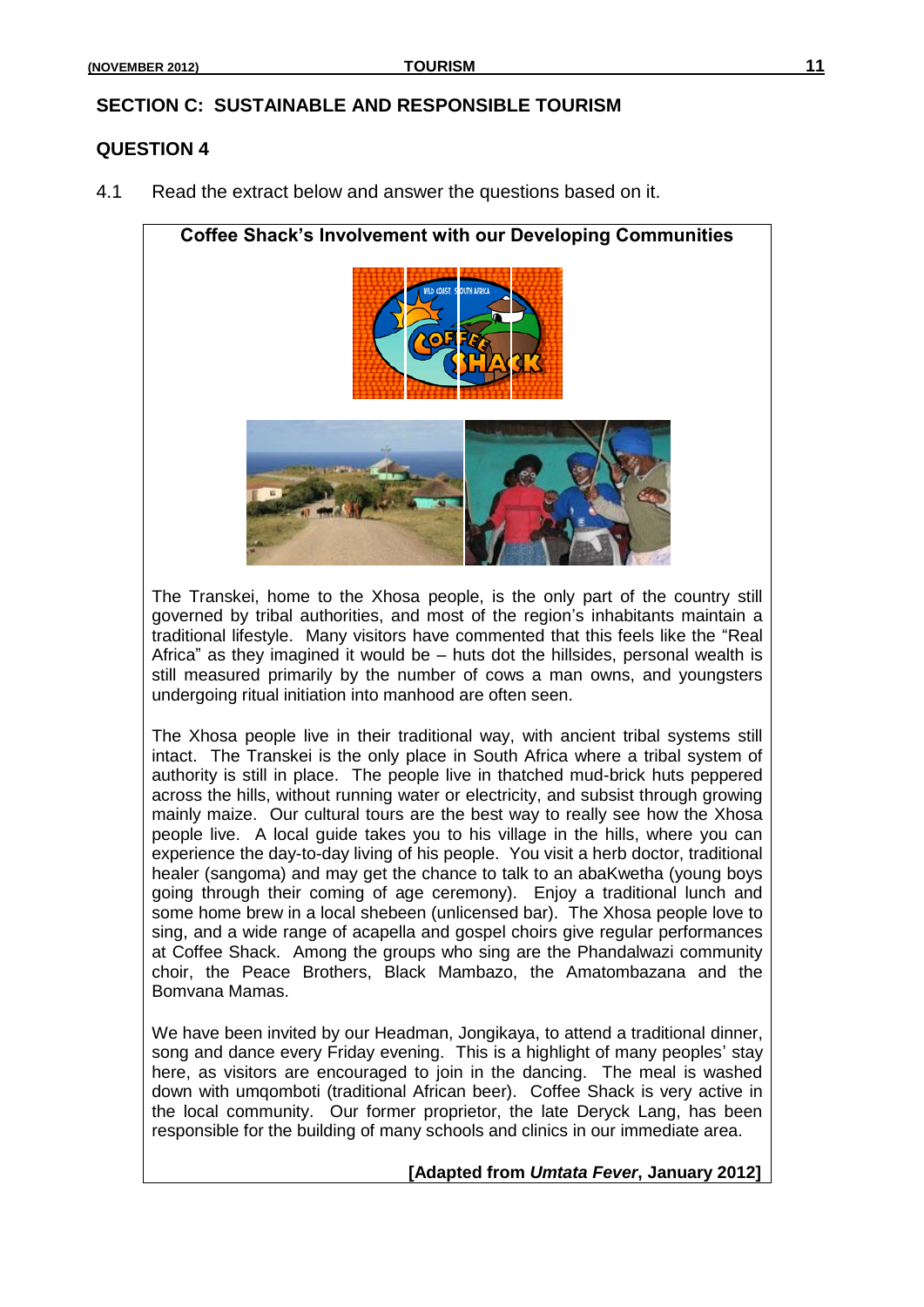| 12  |       | <b>TOURISM</b>                                                                                                                            | (NOVEMBER 2012) |            |
|-----|-------|-------------------------------------------------------------------------------------------------------------------------------------------|-----------------|------------|
| 4.1 | 4.1.1 | Name the host community in which the Coffee Shack tourism<br>development exists.                                                          |                 | (1)        |
|     | 4.1.2 | Explain what the visitors mean by the "Real Africa".                                                                                      | $(3 \times 1)$  | (3)        |
|     | 4.1.3 | State the tour that is mostly popular in this area.                                                                                       |                 | (1)        |
|     | 4.1.4 | From the extract suggest FOUR activities in which tourists can<br>participate during their stay at the Coffee Shack.                      | $(4 \times 2)$  | (8)        |
|     | 4.1.5 | Prove how the Coffee Shack respects the environment, promotes<br>social justice and economic development from the extract. $(2 \times 2)$ |                 | (4)        |
|     | 4.1.6 | Recommend to the management of Coffee Shack what they<br>should do to extend the benefits of their activities to the local<br>community.  | (3 x 2)         | (6)<br> 23 |

## **QUESTION 5**

5.1 Read the extract below and answer the questions that follow.

UNESCO is a body established within the United Nations Organisation. Its main aims are to recognise places throughout the world that are rich in heritage and to protect and preserve them for future generations.

When UNESCO proclaims a World Heritage site there are positive consequences for the tourist industry in the area as it attracts more visitors to the site and ensures the site is preserved and protected.

What makes the concept of World Heritage exceptional is its universal application. World Heritage sites belong to all the people of the world, irrespective of the territory on which they are located.

Heritage is our legacy from the past, what we live with today, and what we pass on to future generations.

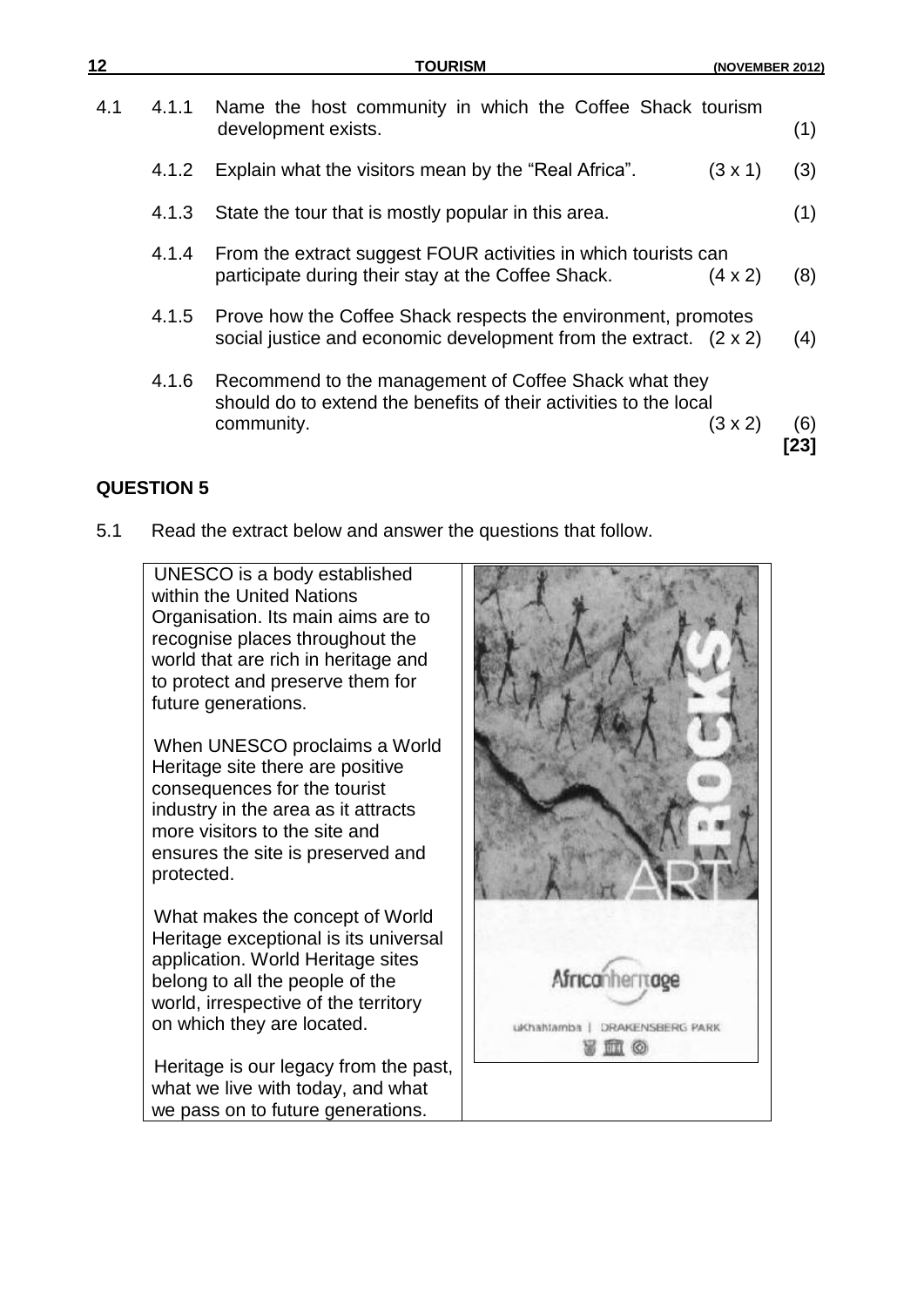| (NOVEMBER 2012) |     | <b>TOURISM</b>                                                                                                                                                                                                  |                         | 13            |  |  |
|-----------------|-----|-----------------------------------------------------------------------------------------------------------------------------------------------------------------------------------------------------------------|-------------------------|---------------|--|--|
| 5.1.1           | (a) | Write UNESCO in full.                                                                                                                                                                                           |                         | (2)           |  |  |
|                 | (b) | State TWO aims of UNESCO.                                                                                                                                                                                       | $(2 \times 1)$          | (2)           |  |  |
| 5.1.2           |     | List THREE advantages of World Heritage sites.                                                                                                                                                                  | $(3 \times 2)$          | (6)           |  |  |
| 5.1.3           |     | Define the following concepts:                                                                                                                                                                                  |                         |               |  |  |
|                 | (a) | Heritage                                                                                                                                                                                                        |                         | (2)           |  |  |
|                 | (b) | <b>Diversity</b>                                                                                                                                                                                                |                         | (2)           |  |  |
| 5.1.4           |     | State the World Heritage Site indicated in the picture of the<br>(1)<br>extract.                                                                                                                                |                         |               |  |  |
| 5.1.5           |     | There are about 788 World Heritage sites across the globe; eight<br>of the sites are in South Africa. Indicate, for each of the following<br>World Heritage sites, the province in which the site is located in |                         |               |  |  |
|                 |     | South Africa.                                                                                                                                                                                                   |                         | (1)           |  |  |
|                 | (a) | Cradle of Human Kind                                                                                                                                                                                            |                         | (1)           |  |  |
|                 | (b) | St. Lucia Wetland Park (Isimangaliso)                                                                                                                                                                           |                         | (1)<br>$[17]$ |  |  |
|                 |     |                                                                                                                                                                                                                 | <b>TOTAL SECTION C:</b> | 40            |  |  |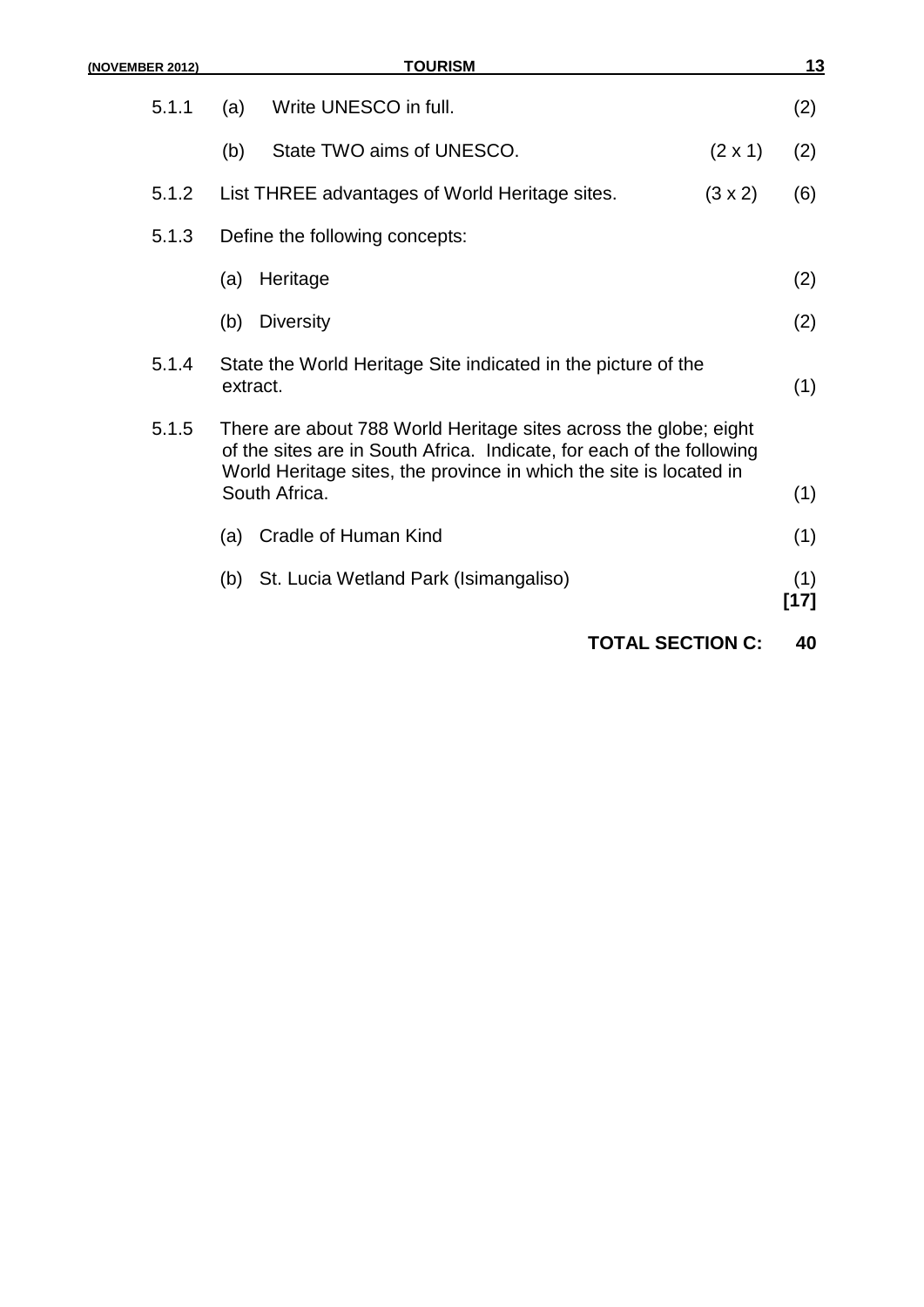#### **SECTION D: TOURISM GEOGRAPHY, ATTRACTIONS AND TRAVEL TRENDS**

#### **QUESTION 6**

6.1 Study the two extracts below and answer the questions based on them.

## **Whatzz-up Summa 2011!?**



More than half of Cape Town Tourism staff expects this festive season to be better than last year. Visitor numbers to South Africa"s most famous destination have remained steady this year and climbed slightly in November, according to Cape Town Tourism communications manager, Skye Grove. Cape Town"s summer season officially started this week and the Mother City attracts huge numbers of foreign tourists each year.

Groove said: "many factors have contributed to the worldwide general decline in tourism statistics we have seen over the past few years. However, indications are that there are some signs of recovery from the global recession."



The east coast is expecting a "bumper Christmas", according to Gerhard Patzer, the chair of the federated Hospitality Association of SA. "Bookings for Christmas are already up by 10% to 20% when compared to last year. KwaZulu-Natal is actually the busiest domestic holiday destination in the whole country," said Patzer.

Most outlets on the province's south coast were nearing their capacity. There are still rooms available along the beach but they should fill up soon," said Patzer.

The eThekwini municipality has set up a Festive Season Committee (Fesmac) for the first big influx expected this weekend. The Fesmac team will ensure that safety plans and other logistics are in order this festive season. Our metro police will also be doing regular patrols on their brand-new eco-bikes."

[Adapted from: *City Press, 18 December 2011*]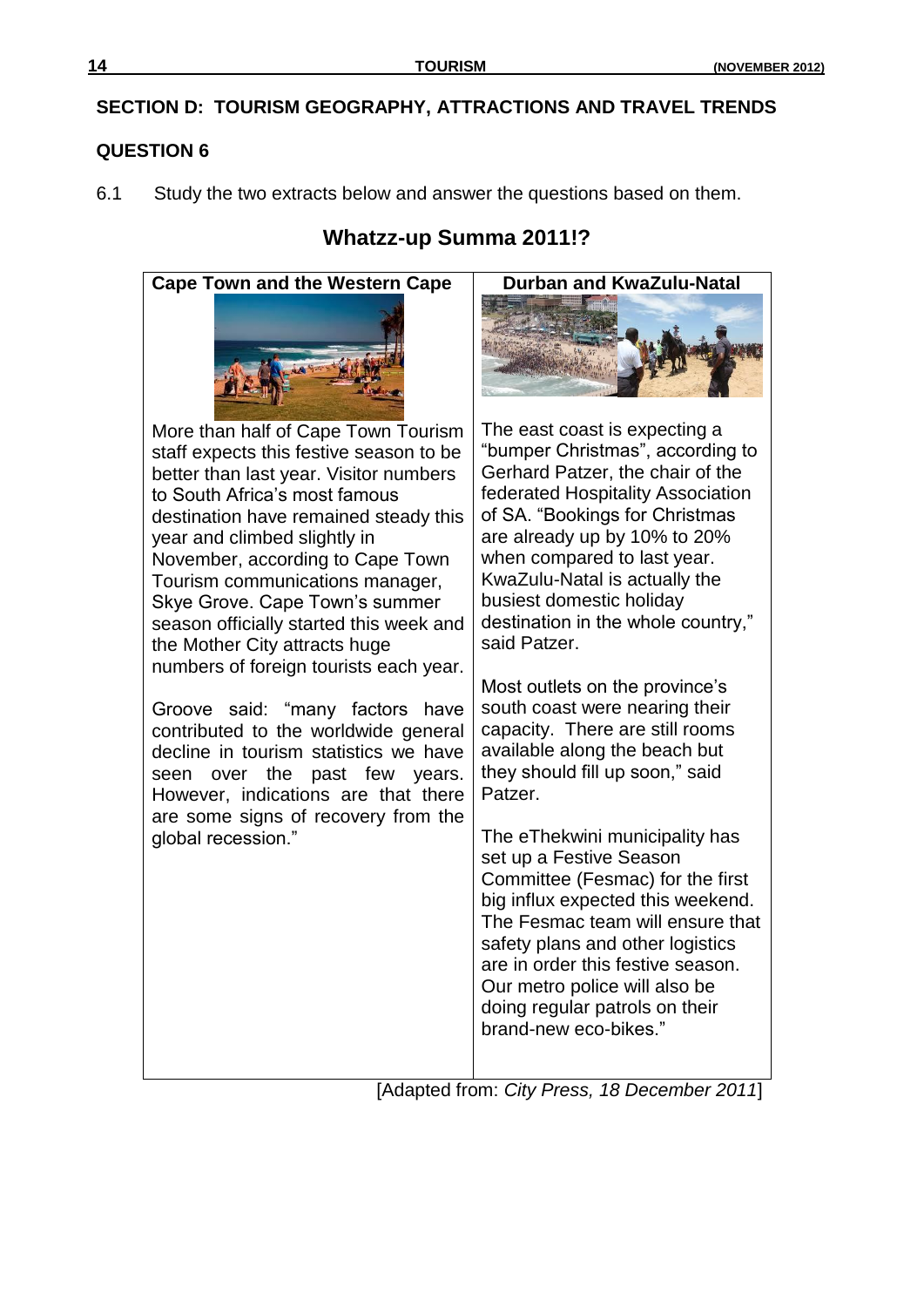| (NOVEMBER 2012) | <b>TOURISM</b>                                                                                                              |                | 15  |
|-----------------|-----------------------------------------------------------------------------------------------------------------------------|----------------|-----|
| 6.1.1           | Comment on the visitation trends between the two cities (Cape<br>Town and Durban) at this time of the year.                 | $(1 + 1)$      | (2) |
| 6.1.2           | "Cape Town attracts inbound international tourists but Durban<br>attracts mainly domestic tourists." Support this view with |                |     |
|                 | reference to the relevant statements from the extract.                                                                      | $(3 \times 1)$ | (3) |
| 6.1.3           | Suggest TWO reasons why Durban is mainly attractive to<br>(a)                                                               |                |     |
|                 | domestic tourists.                                                                                                          | $(2 \times 2)$ | (4) |
|                 | Suggest TWO reasons why inbound international tourists<br>(b)                                                               |                |     |
|                 | would prefer Cape Town to Durban.                                                                                           | $(2 \times 2)$ | (4) |
| 6.1.4           | Prove that eThekwini municipality cares about visitors' safety.                                                             |                | (4) |

6.2 Read the information below and the flight schedule then answer the questions that follow.

A couple from Mbizana, Avuyile and Sipokazi, travel from Johannesburg to Cape Town during their tour of a country, South Africa. They want to fly on Thursday afternoon on a Mango flight. Before booking a ticket they had the following conversation, Avuyile: "check the price of Mango flex Tickets especially during high demand dates. They are sometimes cheaper than Mango"s normal flight prices". Sipokazi: "It is not about price only. Comfort counts too".

| Johannesburg to Cape Town<br>Departing: 20/11/08 Thursday |         |              |                  |                   |                     |
|-----------------------------------------------------------|---------|--------------|------------------|-------------------|---------------------|
| <b>Departure</b>                                          | Arrival | Flight No.   | Mango Plus       | <b>Mango Flex</b> | <b>Normal Price</b> |
| 05h55                                                     | 08h10   | JE123        | $\odot$ R 816.00 | R 704.00          | R 707.00            |
| 08h25                                                     | 10h40   | JE135        | R 816.00         | $Q$ R 704.00      | $O$ R 770.00        |
| 11h30                                                     | 13h35.  | <b>IF143</b> | $Q$ R 816.00     | $Q$ R 704.00      | $Q$ R 786.00        |
| 16h50                                                     | 19605   | <b>IF161</b> | R 816.00         | $O$ B 704.00      | R 850.00            |
| 18h15                                                     | 20b25   | <b>IF171</b> | $Q$ R 816.00     | $Q$ R 704.00      | R 978.00            |
|                                                           |         | <b>IF181</b> | 816.00           | R 704 00          |                     |

- 6.2.2 Indicate the date, departure time and day of the first flight from Johannesburg to Cape Town. (3)
- 6.2.3 Apart from the cheap prices, suggest another service/benefit that passengers wish to enjoy during their flights. (1)
- 6.2.4 Explain how high demand will affect the ticket prices. (2)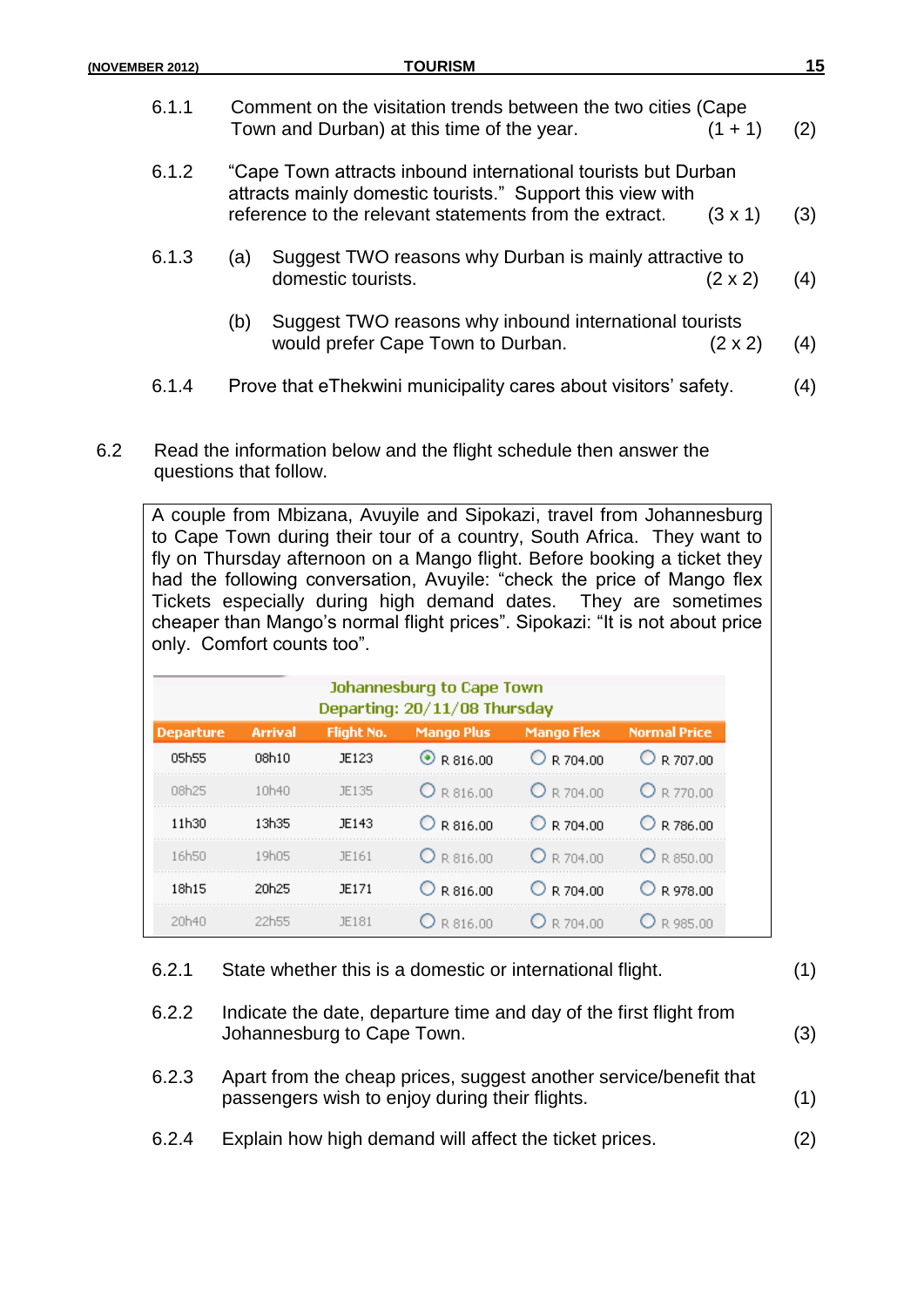| 16    |     | TOURISM                                                                                                         | (NOVEMBER 2012) |     |
|-------|-----|-----------------------------------------------------------------------------------------------------------------|-----------------|-----|
| 6.2.5 |     | Johannesburg and Cape Town are both gateways to South<br>Africa. There are many other gateways to this country. |                 |     |
|       | (a) | Define the term <i>gateway</i> .                                                                                |                 | (3) |
|       | (b) | Name THREE types of gateways into a country.                                                                    | $(3 \times 1)$  | (3) |

- 6.3 Briefly describe each of the following icons of the world. (State THREE facts only in respect of each one.)
	- 6.3.1 Table Mountain



(3)

(3)

(3)

6.3.2 The Pyramids



6.3.3 Sydney Opera House

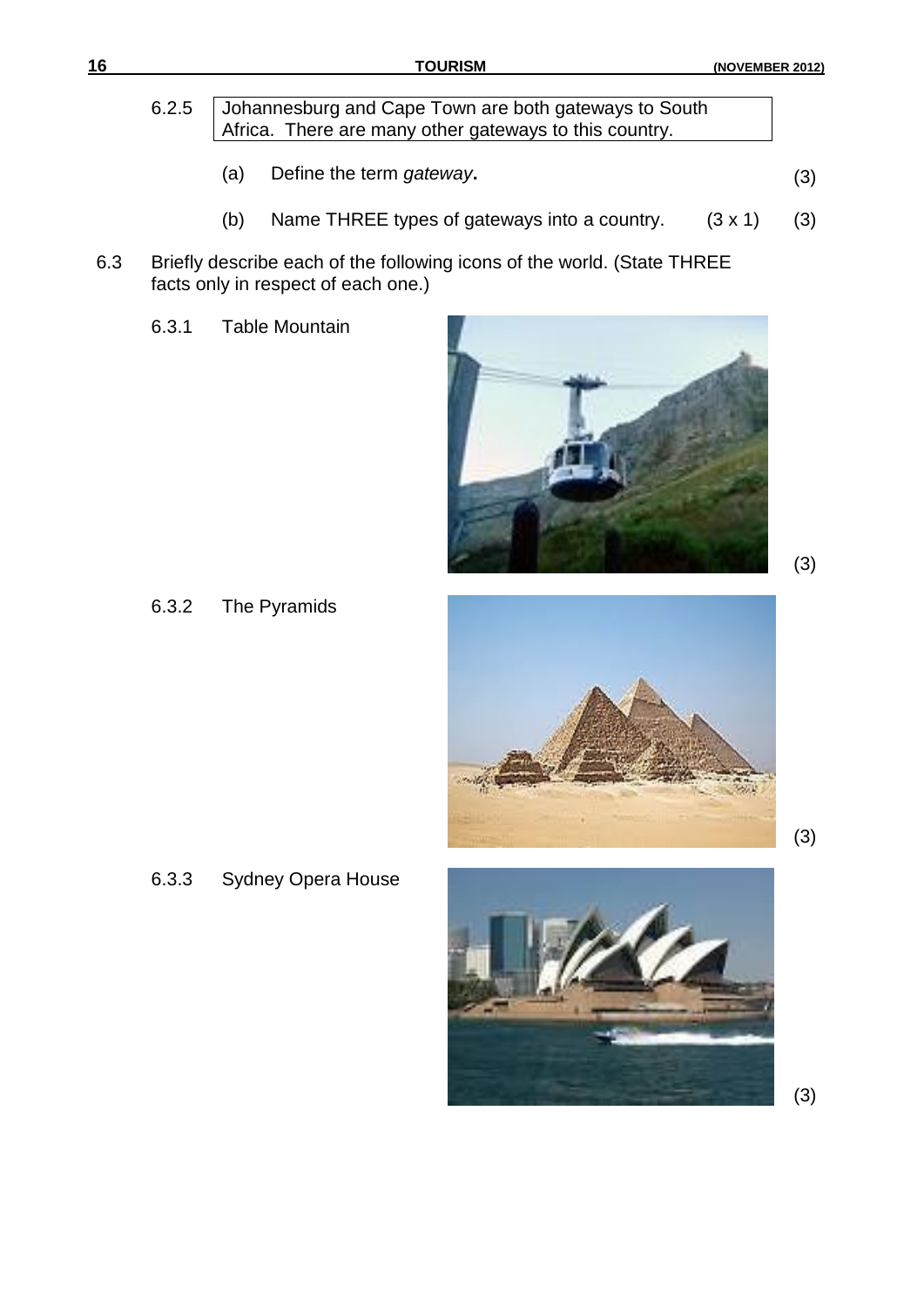6.4 Use the exchange rate table below to answer the questions based on it.

| <b>CURRENCY</b>       | <b>EXCHANGE RATE 2012</b> |
|-----------------------|---------------------------|
| l US                  | R7.67                     |
| <b>POUND STERLING</b> | R <sub>12,16</sub>        |
| l EURO                | R <sub>10,50</sub>        |

- 6.4.1 A service excellence award winner from the Eastern Cape was granted an incentive trip to London, worth R40 000,00 for himself and his family. Calculate how much this is worth in Pound Sterling. (3)
- 6.4.2 A young entrepreneur, Emyoli Zindela, travelled to Germany to buy products worth EU€ 10 000,00. Calculate how much the products are worth in South African Rands. (4)
- 6.4.3 Name FOUR places that foreign tourists may go to in order to exchange their foreign currency for the local South African Rand  $(ZAR)$ . (4)

**[11]**

**TOTAL SECTION D: 50**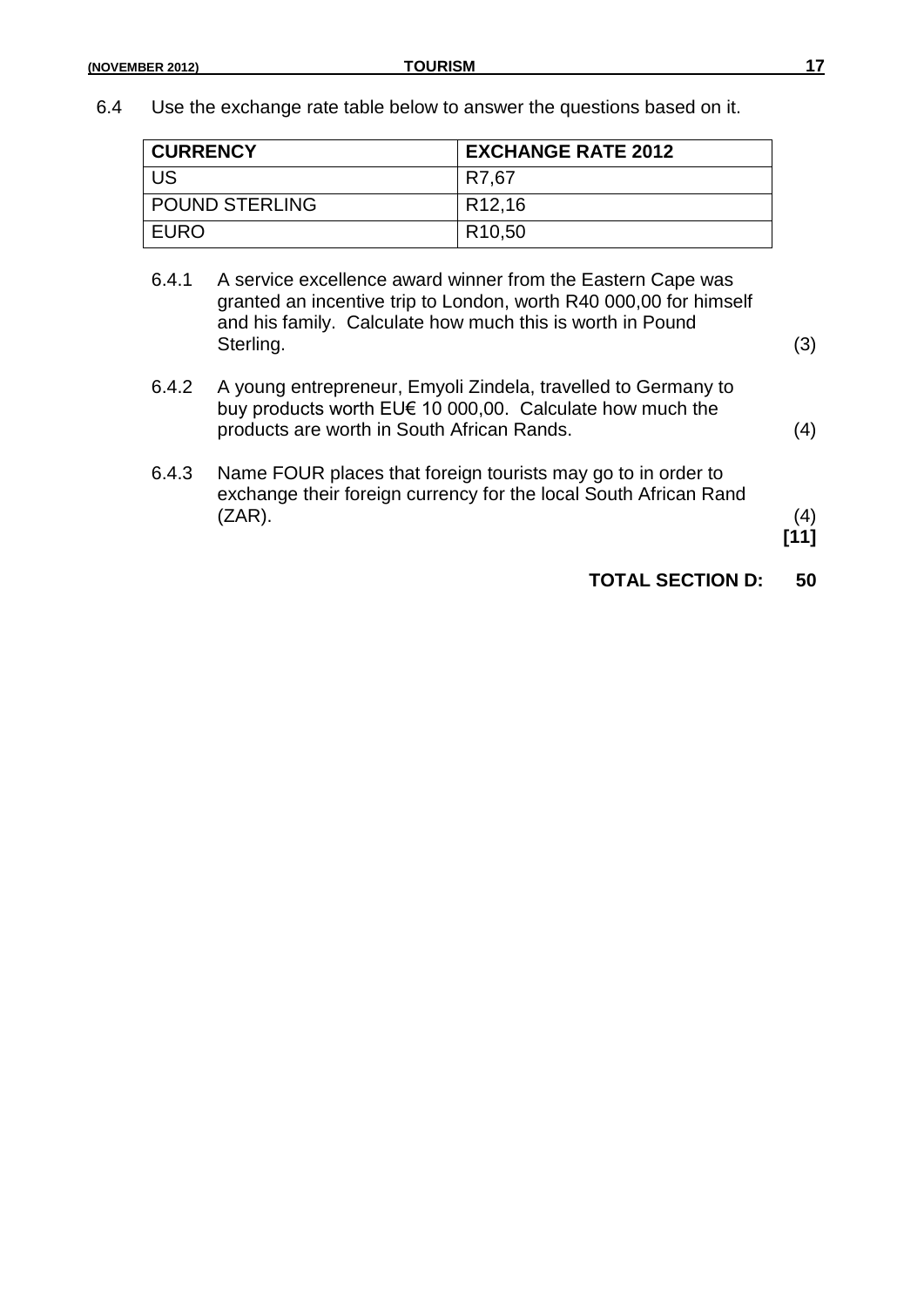## **SECTION E: CUSTOMER CARE AND COMMUNICATION**

## **QUESTION 7**

7.1 Study the following cartoons and answer the questions based on them.



- 7.1.1 Evaluate the communication manners displayed by the employee/staff member in the cartoon. State whether it is professional or not (unprofessional). (1)
- 7.1.2 Suggest TWO reasons for your answer in QUESTION 7.1.1. (2)
- 7.1.3 Advise the manager of this stall on how to rectify the problem. (2)
- 7.1.4 Quote from ONE frame of the cartoon to show that the stall ultimately lost business. (2)
- 7.2 Some customers would find it appropriate to complain to the manager of the business about this behaviour.
	- 7.2.1 (a) Suggest the best method to complain to the manager about  $\lambda$  this. (1)
		- (b) Mention THREE advantages of the chosen method.  $(3 \times 2)$  (6)
	- 7.2.2 Suggest how the employer in this situation can ensure that employees display a more professional image of the business.

 $(2 \times 2)$  (4)

**[18]**